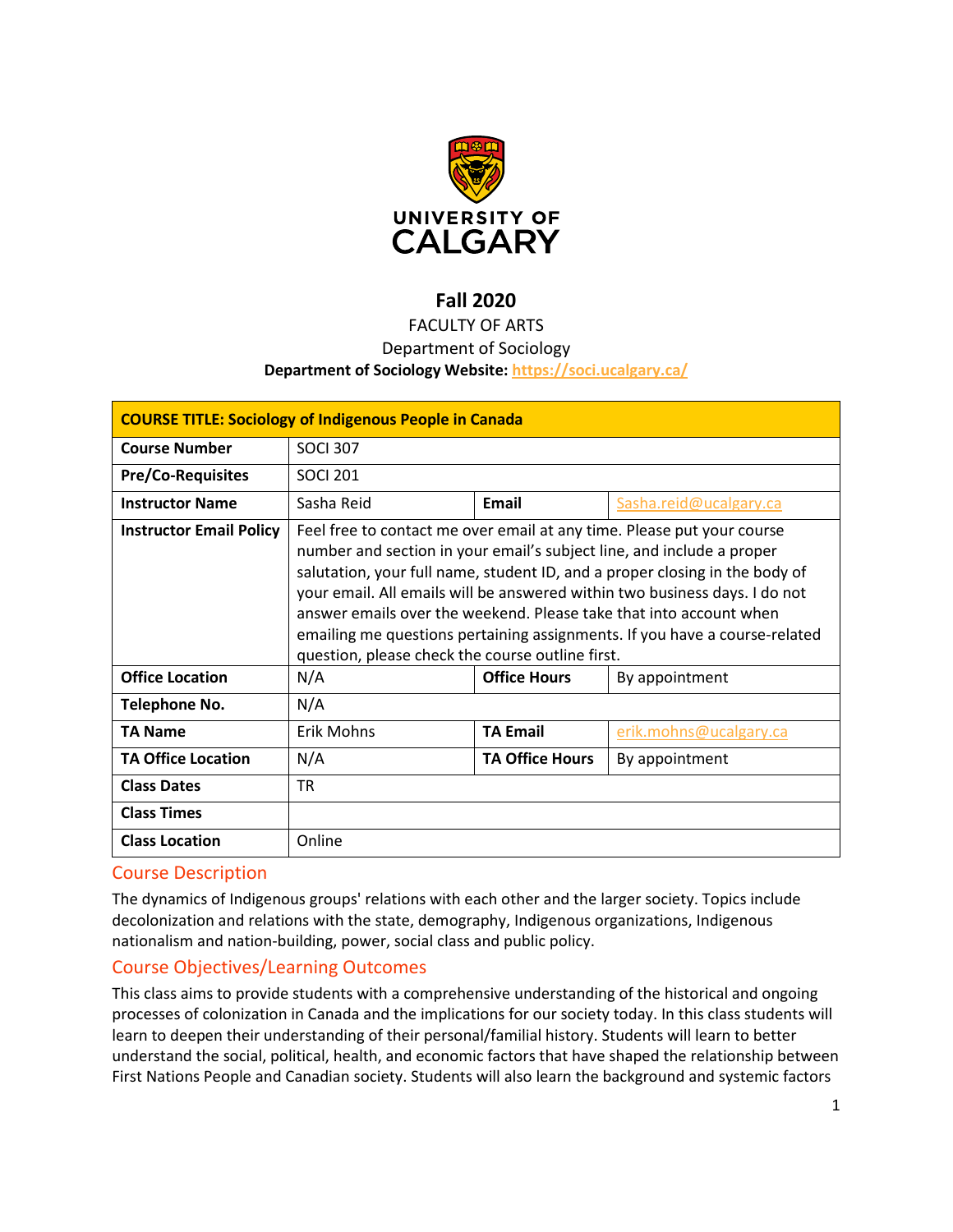that may bring an Indigenous person into contact with the criminal justice system. In addition, students in this class will be able to improve their critical thinking, writing, referencing, and organizational skills through a series of critical commentaries. Lastly, students will improve their creative, listening, and oral communication by presenting an artistic work showcasing one of several issues including settler colonialism; racism; missing and murdered indigenous women; intergenerational trauma; decolonization; reconciliation; allies; and solidarity.

\*\* Some of the topics we will discuss in this course may be upsetting. Readings and media may contain graphic descriptions of racism and sexual violence (e.g. missing and murdered Indigenous women). \*\*

#### Course Format

This course will be entirely asynchronous. The course content will be delivered via podcast with one episode released each week throughout the semester. There are no exams and detailed instructions for each assignment will be posted the first week of class. All assignments are to be submitted electronically on or before the due date.

#### Learning Resources

Readings will be provided in the course D2L site.

#### Learning Technologies and Requirements

This class will be delivered by way of podcast. Students will need an internet connection and access to either a laptop of a mobile device. All course materials will be made available via D2L and the podcast website, the link of which will be made available on D2L upon the start of classes. Office hours will be held online weekly via Zoom. Students will need access to the following:

• Microphone and speaker (built-in or external), or headset with microphone;

Most current laptops will have a built-in webcam, speaker and microphone.

#### Schedule of Lectures and Readings

Class content will be released weekly. Students are expected to engage with the content at their own pace, while keeping up with assignments and due dates. The content of the lectures is subject to change. An outline of possible topics is provided below:

|  | Week 1: Welcome |
|--|-----------------|
|--|-----------------|

| September 10 <sup>th</sup>               | This week we'll go over a few introductions. This week will be video<br>recorded and posted for you on D2L.                       |  |
|------------------------------------------|-----------------------------------------------------------------------------------------------------------------------------------|--|
| <b>Week 2: A Historical Backdrop</b>     |                                                                                                                                   |  |
| September 17th                           | This week we'll learn about the history of Indigenous peoples in Canada,<br>Indigenous contributions to the War of 1812, and more |  |
| Week 3: Residential Schools and Identity |                                                                                                                                   |  |
| September 24 <sup>th</sup>               | This week we'll examine the lasting social, emotional, and legal impact                                                           |  |

of residential schools.

#### **Week 4: Residential School and Health**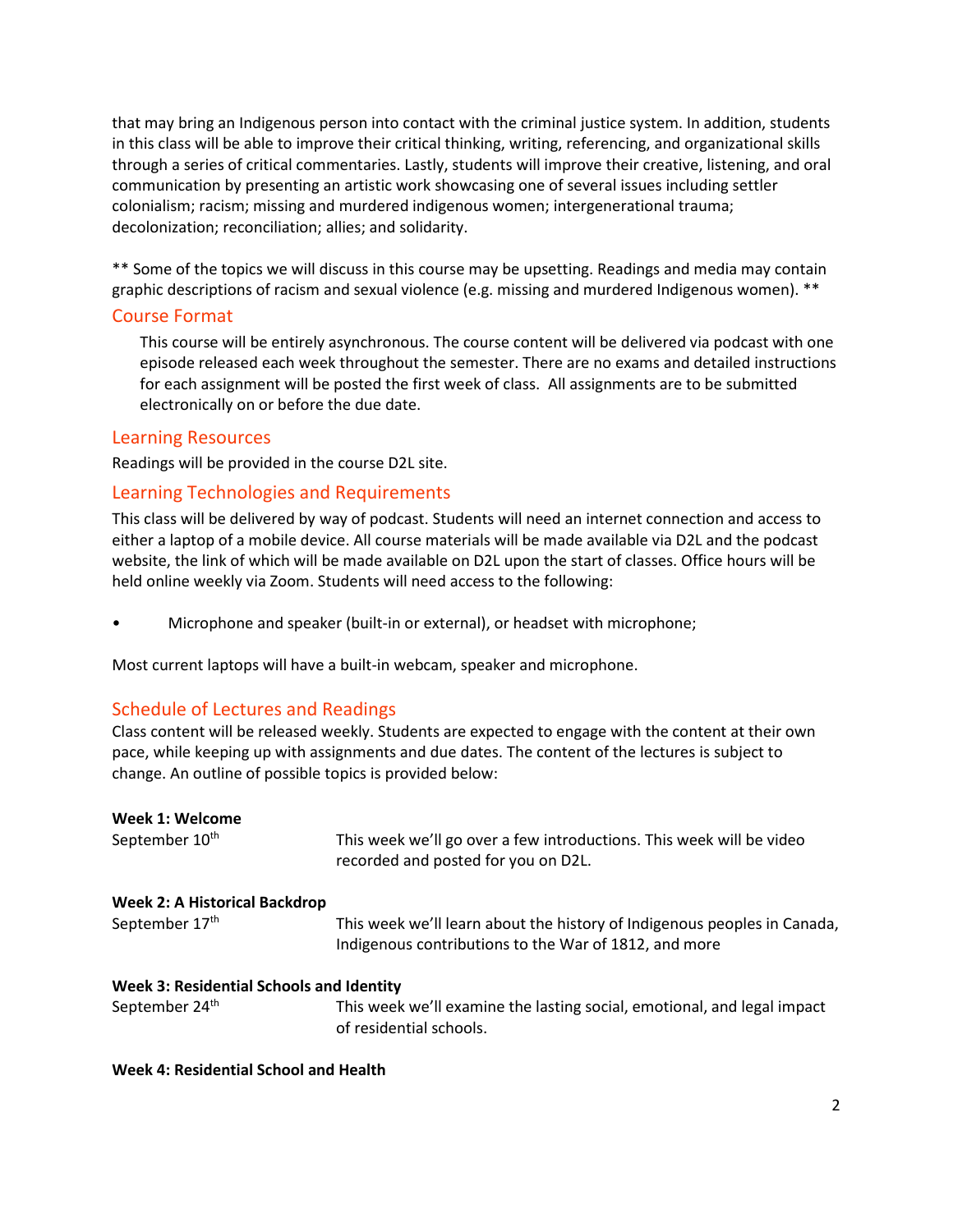| October 1 <sup>st</sup>                      | This week we'll examine the topic of historic trauma and the health of<br>indigenous peoples. Topics to be discussed include the process of<br>Intergenerational transmission of trauma; and the social, cultural,<br>economic and political determinants of health. |
|----------------------------------------------|----------------------------------------------------------------------------------------------------------------------------------------------------------------------------------------------------------------------------------------------------------------------|
| <b>Week 5: Two Spirit Health</b>             |                                                                                                                                                                                                                                                                      |
| October 8 <sup>th</sup>                      | This week we'll continue our examination into Indigenous health with a<br>special focus on health outcomes for Indigenous two-spirit people. Case<br>study will be that of Fred Martinez.                                                                            |
| <b>Week 6: Sterilization</b>                 |                                                                                                                                                                                                                                                                      |
| October 15 <sup>th</sup>                     | This week we'll examine the case of Leilani Muir; an indigenous woman<br>who was forcibly sterilized under the Alberta Sexual Sterilization act.                                                                                                                     |
| Week 7: MMIW 1                               |                                                                                                                                                                                                                                                                      |
| October 22nd                                 | This week we'll be introduced to the issue of missing and murdered<br>indigenous women. Several case studies will be presented.                                                                                                                                      |
| Week 8: MMIW 2                               |                                                                                                                                                                                                                                                                      |
| October 29 <sup>th</sup>                     | This week we'll continue our discussion of MMIW issues. Case studies<br>will be presented.                                                                                                                                                                           |
| Week 9: Bear Clan + Policing                 |                                                                                                                                                                                                                                                                      |
| November 5 <sup>th</sup>                     | This week we'll be introduced to Bear Clan and we'll examine the ways<br>they are serving their communities.                                                                                                                                                         |
| <b>Week 10: Term Break</b>                   |                                                                                                                                                                                                                                                                      |
| November 12 <sup>th</sup>                    | Term Break.                                                                                                                                                                                                                                                          |
| Week 11: Indigenous Peoples Before the Law 1 |                                                                                                                                                                                                                                                                      |
| November 19th                                | This week we'll examine the intersection of indigenous identity and the<br>law. Topics may include sentencing, Gladue principles, Dangerous<br>Offender Designation, and restorative justice.                                                                        |
| Week 12: Indigenous Peoples Before the Law 2 |                                                                                                                                                                                                                                                                      |
| November 26 <sup>th</sup>                    | This week we'll examine the intersection of indigenous identity and the<br>law. Topics may include sentencing, Gladue principles, Dangerous<br>Offender Designation, and restorative justice.                                                                        |
| Week 13: Art Gala                            |                                                                                                                                                                                                                                                                      |
| December 3rd                                 | This week we will host a virtual art gala. Artwork from willing students                                                                                                                                                                                             |
|                                              | will be shared with the class online. An example from last year can be                                                                                                                                                                                               |
|                                              | found here: https://sasha-15.wixsite.com/soc307                                                                                                                                                                                                                      |

## Methods of Assessment and Grading Weights

### **1. Auto Ethnography (20%) | Due: October 1st**

In the spirit of storytelling and self-reflection, your first assignment will be to write a brief autoethnography, engaging in a scientific study of yourself and your culture. To write an autoethnography is to engage in a scientific study of yourself and your culture. Culture here does not have to mean ethnicity or socio-economic status or gender (although it could mean those things if you so choose). The essay you write will explore what it's like to be you – a particular aspect of you. The essay will examine through an insider's perspective what it's like to be "x". Think about a specific, distinctive aspect of yourself and examine how this has shaped you. Not only will you look at this component and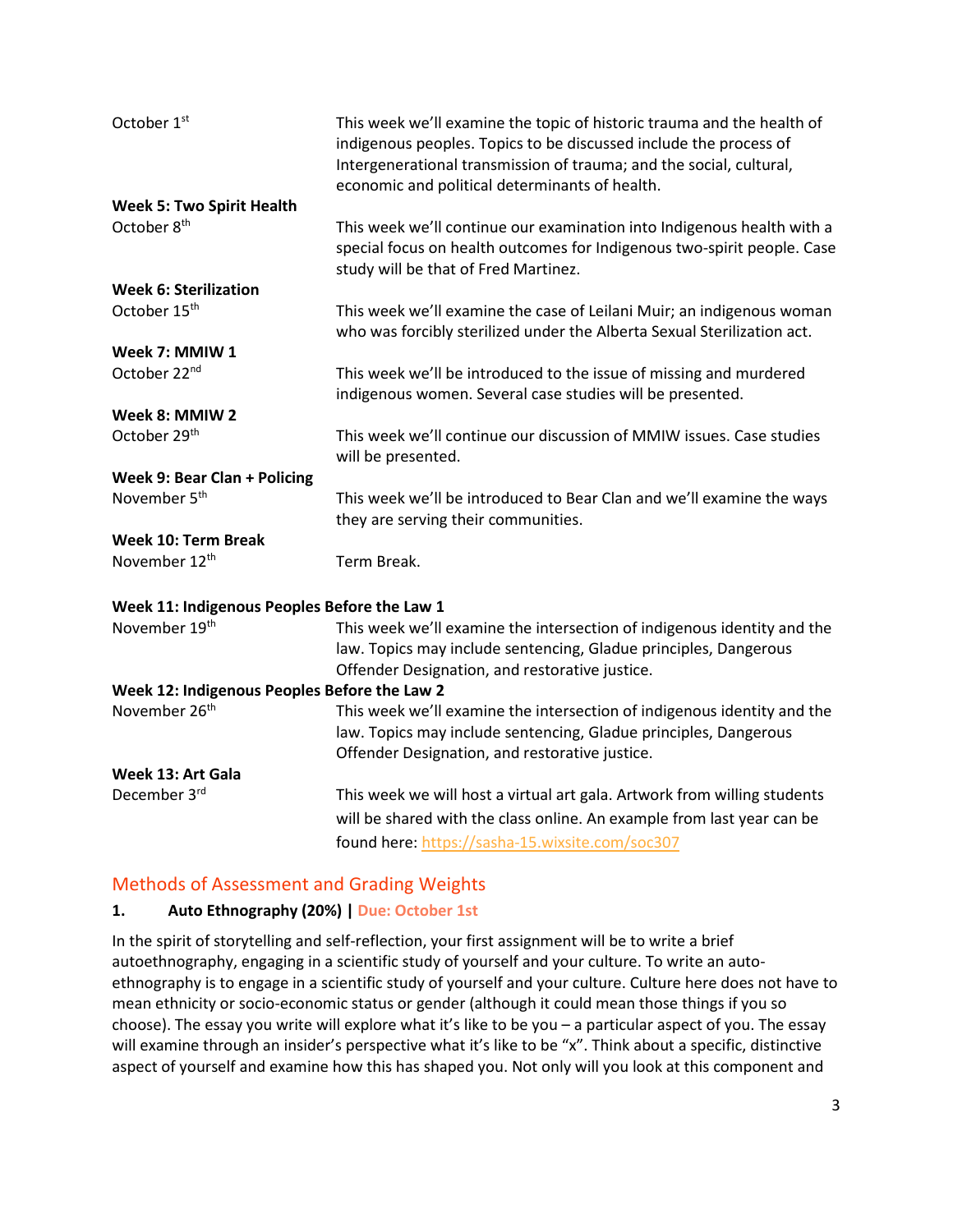its impact on you, but you will try to draw larger conclusions through research and analysis about the culture in general. Then you can take the analysis to the next level and see how your experience may be typical or atypical or how it may vary from other people's understandings of what it is like to be "x." Students will submit a 5 – 7 page (max) essay, not including references. No title page is needed. Examples will be provided on D2L. Students will submit their document to D2L. Allow two weeks for grades to be returned. Late assignments will be subject to deductions from  $5 - 10\%$ .

### **2. Critical Commentary (20%) | Due: November 5th**

You are required to submit to D2L one critical commentary of what you learned over a particular week. The commentaries should not be a summary of what you learned but rather, they should be structured as an integrated synthesis of thoughts, ideas, and critical concepts that you continue to ponder. Commentaries will be graded on the following: depth of reflection, connections to class and to real world cases, ability to provide outside sources, and the overall quality of the writing.

### **3. Art Project (15%) + Write Up (25%) (Total 40%) | Due: November 26th**

Students are expected to develop an art piece that communicates their learning throughout the course. This piece is a reflection of how the teachings and practices of this course has been experienced by you and has impacted your understanding of Indigenous experiences, health, victimization, or advocacy, among others. All forms of media are acceptable for the project and students are encouraged to be innovative and creative when designing their piece. This can be in any fine art or multi-media form. You can make a podcast, a painting, a song, record an interpretative dance. The choice is yours. In addition to the artwork itself, students will provide a reflective write-up. The write-up should discuss what the art piece is intended to communicate, why that subject was important to you, and how it connects back to class content. Examples will be provided. Students will submit through D2L. Late assignments will be subject to deductions starting at 10%.

### **4. Engagement (20%) | Due: Throughout the semester**

Students will have the opportunity to engage in class polls, surveys, respond to multiple choice questions, and participate in other online activities throughout the semester. There will be one activity posted each week from Weeks 1 – 11. No activities will be posted in weeks 12 or 13. Students do not have to participate in every activity, but will have the opportunity to participate in activities until such time as the activities come to an end (week 11), or, students reach the full 20%. Participation in each activity accounts for 5%. Students will be graded on completeness and quality of response (if applicable).

### Final Exam Information

There is no final exam for this class.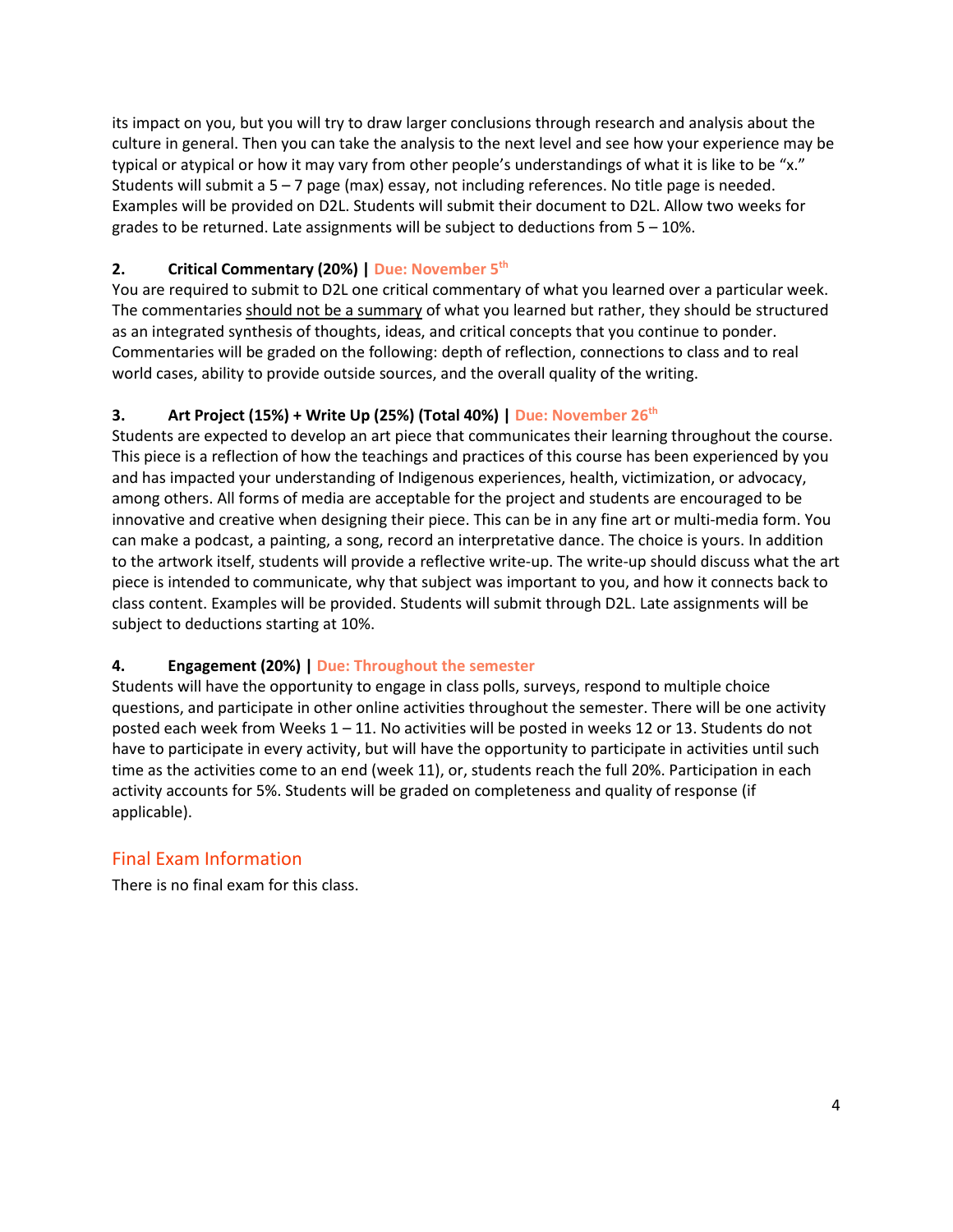### Grading Scale

Letter grades will be assigned and submitted to the registrar based on the following scale:

| Grade        | Percent range  | <b>Grade Point Value</b> | <b>Description</b>                                                                    |
|--------------|----------------|--------------------------|---------------------------------------------------------------------------------------|
| $A+$         | $96 - 100%$    | 4.0                      | Outstanding performance                                                               |
| A            | $90 - 95.99\%$ | 4.0                      | <b>Excellent performance</b>                                                          |
| А-           | $85 - 89.99%$  | 3.7                      | Approaching excellent performance                                                     |
| $B+$         | $80 - 84.99\%$ | 3.3                      | Exceeding good performance                                                            |
| B            | 75 - 79.99%    | 3.0                      | Good performance                                                                      |
| <b>B-</b>    | $70 - 74.99%$  | 2.7                      | Approaching good performance                                                          |
| $C+$         | $67 - 69.99%$  | 2.3                      | Exceeding satisfactory performance                                                    |
| $\mathsf{C}$ | $63 - 66.99%$  | 2.0                      | Satisfactory performance                                                              |
| $C -$        | $59 - 62.99%$  | 1.7                      | Approaching satisfactory performance                                                  |
| D+           | $55 - 58.99%$  | 1.3                      | Marginal pass. Insufficient preparation for<br>subsequent courses in the same subject |
| D            | $50 - 54.99%$  | 1.0                      | Minimal Pass. Insufficient preparation for<br>subsequent courses in the same subject. |
| F            | <50%           | 0                        | Failure. Did not meet course requirements.                                            |

### Absences and Deferrals

Students who miss class assessments (tests, participation activities, or other assignments) should inform their instructor as soon as possible. If the reason provided for the absence is acceptable, the instructor may decide that any arrangements made can take forms other than make-up tests or assignments. For example, the weight of a missed grade may be added to another assignment or test.

**Deferred Final Exam Form:** Please note that requests to defer a Registrar scheduled final exam are dealt with through the Registrar's Office. Further information can be found at: <https://www.ucalgary.ca/registrar/exams/deferred-exams>

**Deferred Term Work Form:** Deferral of term work past the end of a term requires a form to be filled out by the student and submitted, along with any supporting documentation, to the instructor. The form is available at:

<https://live-ucalgary.ucalgary.ca/sites/default/files/teams/14/deferral-of-term-work-2020.pdf> Once an extension date has been agreed between instructor and student, the instructor will email the form to the Faculty of Arts Program Information Centre (ascarts@ucalgary.ca) for approval by the Associate Dean.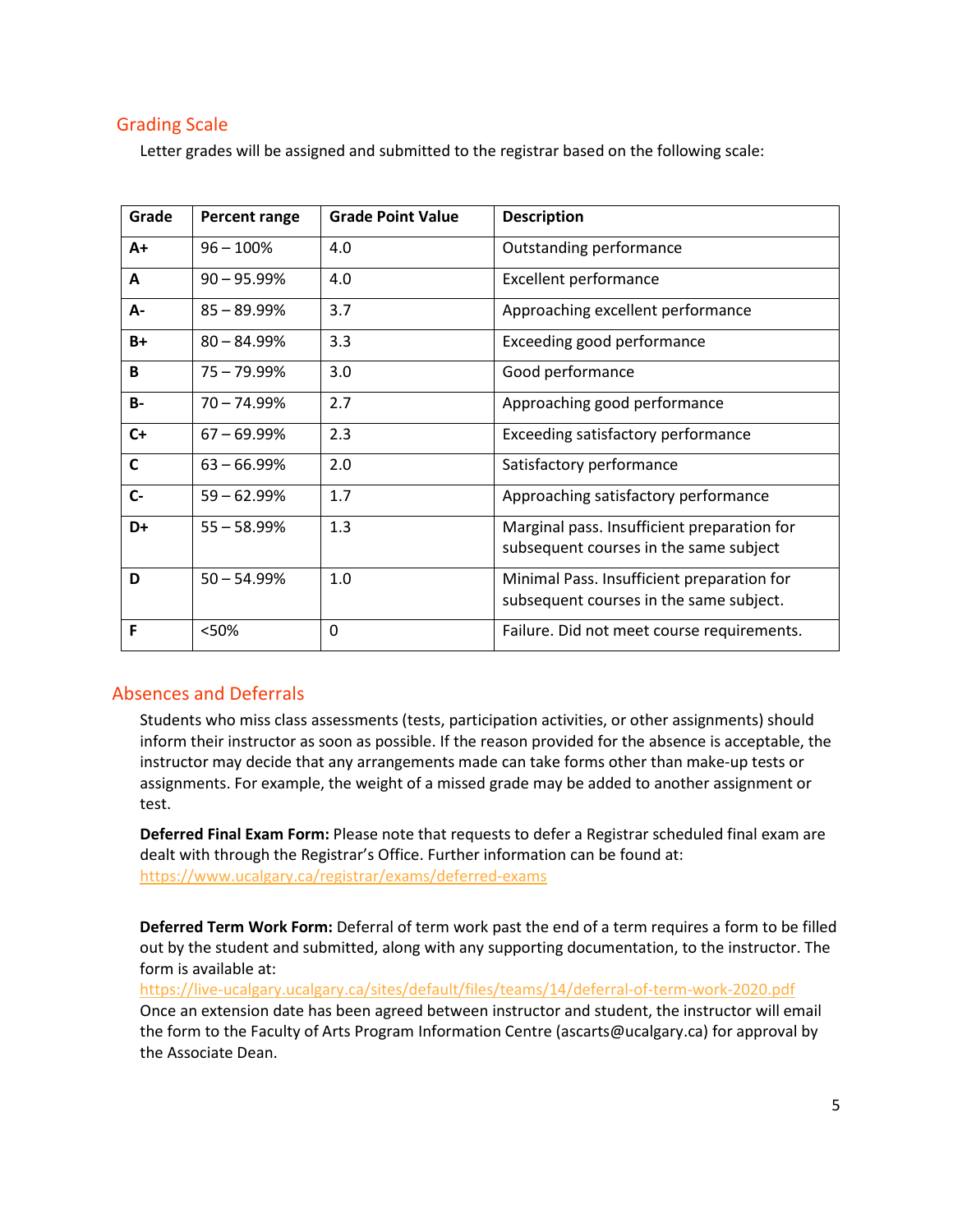### Grade Reappraisal

Students must wait 24 hours before contacting the TA or instructor for a grade reappraisal. After the 24 hour period, students then have two weeks from the date the exam/assignment is returned, to submit a written response to the instructor explaining the basis for reconsideration of one's mark. The instructor will reconsider the grade assigned and will then book a time with the student to discuss his or her work and rationale. It should be noted that a re- assessed grade may be raised, lowered, or remain the same.

### Handing in Papers, Assignments

- 1. The main Sociology Department office does not deal with any course-related matters. Please speak directly to your instructor.
- 2. **Protection of Privacy:** The Freedom of Information and Protection of Privacy (FOIPP) legislation does not allow students to retrieve any course material from public places. Anything that requires handing back will be returned directly during class or office hours. If students are unable to pick up their assignments from the instructor, they can provide the instructor with a stamped, self-addressed envelope to be used for the return of the assignment. Private information related to the individual student is treated with the utmost regard by the faculty at the University of Calgary
- 3. Final grades are not posted by the Sociology Department. They are only available online.

### Media Recording

Please refer to the following statement on media recording of students: [https://elearn.ucalgary.ca/wp](https://elearn.ucalgary.ca/wp-content/uploads/2020/05/Media-Recording-in-Learning-Environments-OSP_FINAL.pdf)[content/uploads/2020/05/Media-Recording-in-Learning-Environments-OSP\\_FINAL.pdf](https://elearn.ucalgary.ca/wp-content/uploads/2020/05/Media-Recording-in-Learning-Environments-OSP_FINAL.pdf)

### *\*Media recording for lesson capture*

The instructor may use media recordings to capture the delivery of a lecture. These recordings are intended to be used for lecture capture only and will not be used for any other purpose. Although the recording device will be fixed on the Instructor, in the event that incidental student participation is recorded, the instructor will ensure that any identifiable content (video or audio) is masked, or will seek consent to include the identifiable student content to making the content available on University approved platforms.

#### *\*Media recording for self-assessment of teaching practices*

The instructor may use media recordings as a tool for self-assessment of their teaching practices. Although the recording device will be fixed on the instructor, it is possible that student participation in the course may be inadvertently captured. These recordings will be used for instructor self-assessment only and will not be used for any other purpose.

#### *\*Media recording for the assessment of student learning*

The instructor may use media recordings as part of the assessment of students. This may include but is not limited to classroom discussions, presentations, clinical practice, or skills testing that occur during the course. These recordings will be used for student assessment purposes only and will not be shared or used for any other purpose.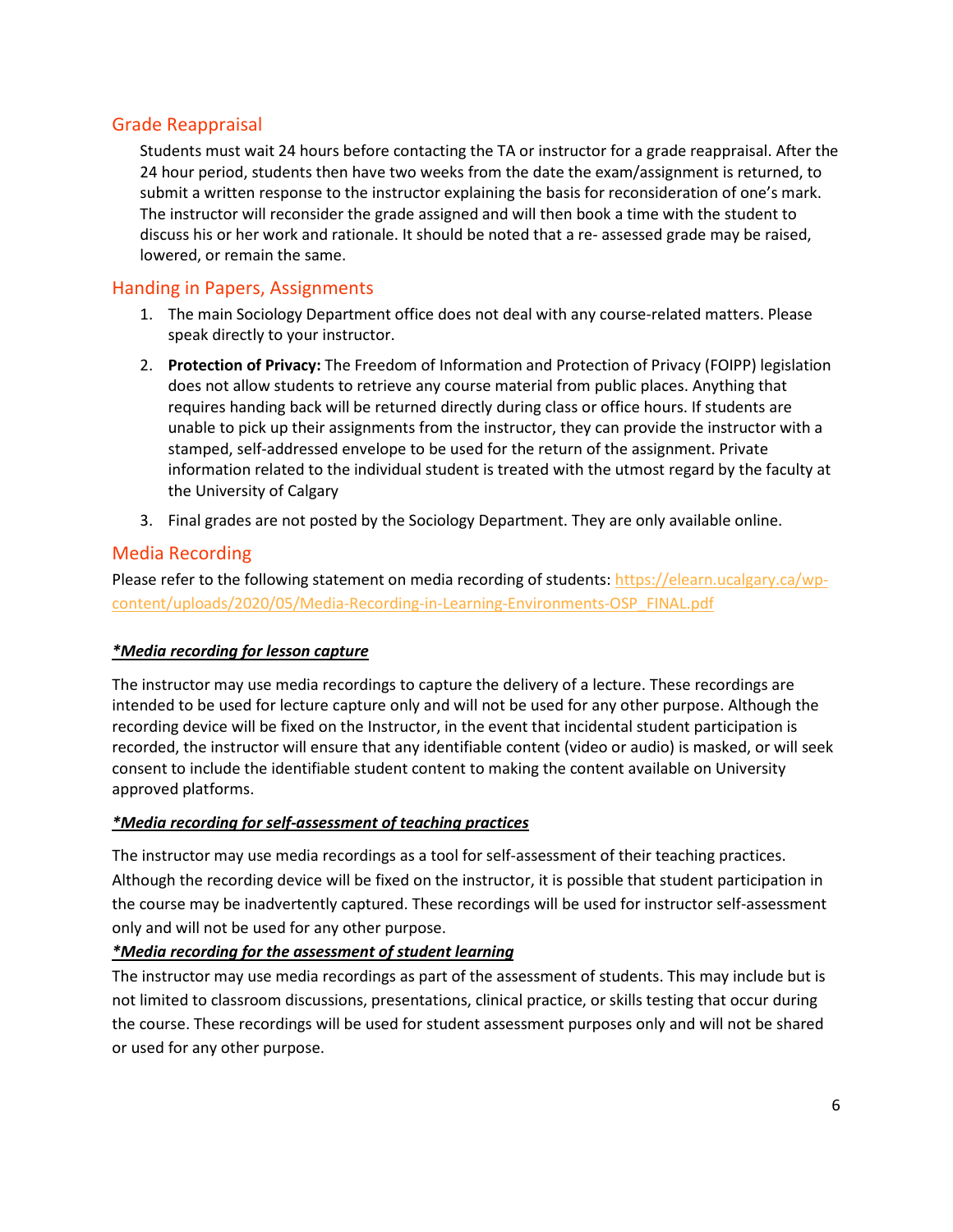#### Research Ethics

Students are advised that any research with human subjects – including any interviewing (even with friends and family), opinion polling, or unobtrusive observation – must have the approval of the Faculty Ethics Committee. In completing course requirements, students must not undertake any human subjects research without discussing their plans with the instructor, to determine if ethics approval is required.

### Copyright Legislation

All students are required to read the University of Calgary policy on Acceptable Use of Material Protected by Copyright [\(https://www.ucalgary.ca/policies/files/policies/acceptable-use-of-material](https://www.ucalgary.ca/policies/files/policies/acceptable-use-of-material-protected-by-copyright-policy.pdf)[protected-by-copyright-policy.pdf\)](https://www.ucalgary.ca/policies/files/policies/acceptable-use-of-material-protected-by-copyright-policy.pdf) and requirements of the Copyright Act [\(https://laws](https://laws-lois.justice.gc.ca/eng/acts/C-42/index.html)[lois.justice.gc.ca/eng/acts/C-42/index.html\)](https://laws-lois.justice.gc.ca/eng/acts/C-42/index.html) to ensure they are aware of the consequences of unauthorized sharing of course materials (including instructor notes, electronic versions of textbooks etc.). Students who use material protected by copyright in violation of this policy may be disciplined under the Non-Academic Misconduct Policy.

### Instructor Intellectual Property

Course materials created by professor(s) (including course outlines, presentations and posted notes, labs, case studies, assignments and exams) remain the intellectual property of the professor(s). These materials may NOT be reproduced, redistributed or copied without the explicit consent of the professor. The posting of course materials to third party websites such as note-sharing sites without permission is prohibited. Sharing of extracts of these course materials with other students enrolled in the course at the same time may be allowed under fair dealing.

#### Recording of Lectures

Note that the audio or video recording of lectures and taking screengrabs of PowerPoint slides during the lecture are not permitted without explicit authorization. The non-authorized media recording of lectures is inconsistent with the Code of Conduct and may result in discipline in accordance with the Student Non-Academic Misconduct Policy and Procedure. For more information click here: [https://www.ucalgary.ca/policies/files/policies/non-academic-misconduct](https://www.ucalgary.ca/policies/files/policies/non-academic-misconduct-policy.pdf)[policy.pdf.](https://www.ucalgary.ca/policies/files/policies/non-academic-misconduct-policy.pdf)

### Sharing of Lecture Notes and Exam Questions

Note that publicly sharing lectures notes and exam questions on 3rd party sites such as OneClass, StudyBlue, Quizlet, Course Hero, etc. is not permitted. If you wish to use these helpful studying tools, make sure you adjust your privacy settings accordingly. Any violations are subject to investigation under the UofC Student Non-Academic Misconduct Policy. For more information, click here[:https://www.ucalgary.ca/policies/files/policies/non-academic-misconduct-policy.pdf.](https://www.ucalgary.ca/policies/files/policies/non-academic-misconduct-policy.pdf)

#### Academic Misconduct

Please refer to the website listed below for information on University of Calgary policies on Plagiarism/Cheating/Other Academic Misconduct: <http://www.ucalgary.ca/pubs/calendar/current/k.html>

#### Academic Accommodation

Students seeking an accommodation based on disability or medical concerns should contact Student Accessibility Services; SAS will process the request and issue letters of accommodation to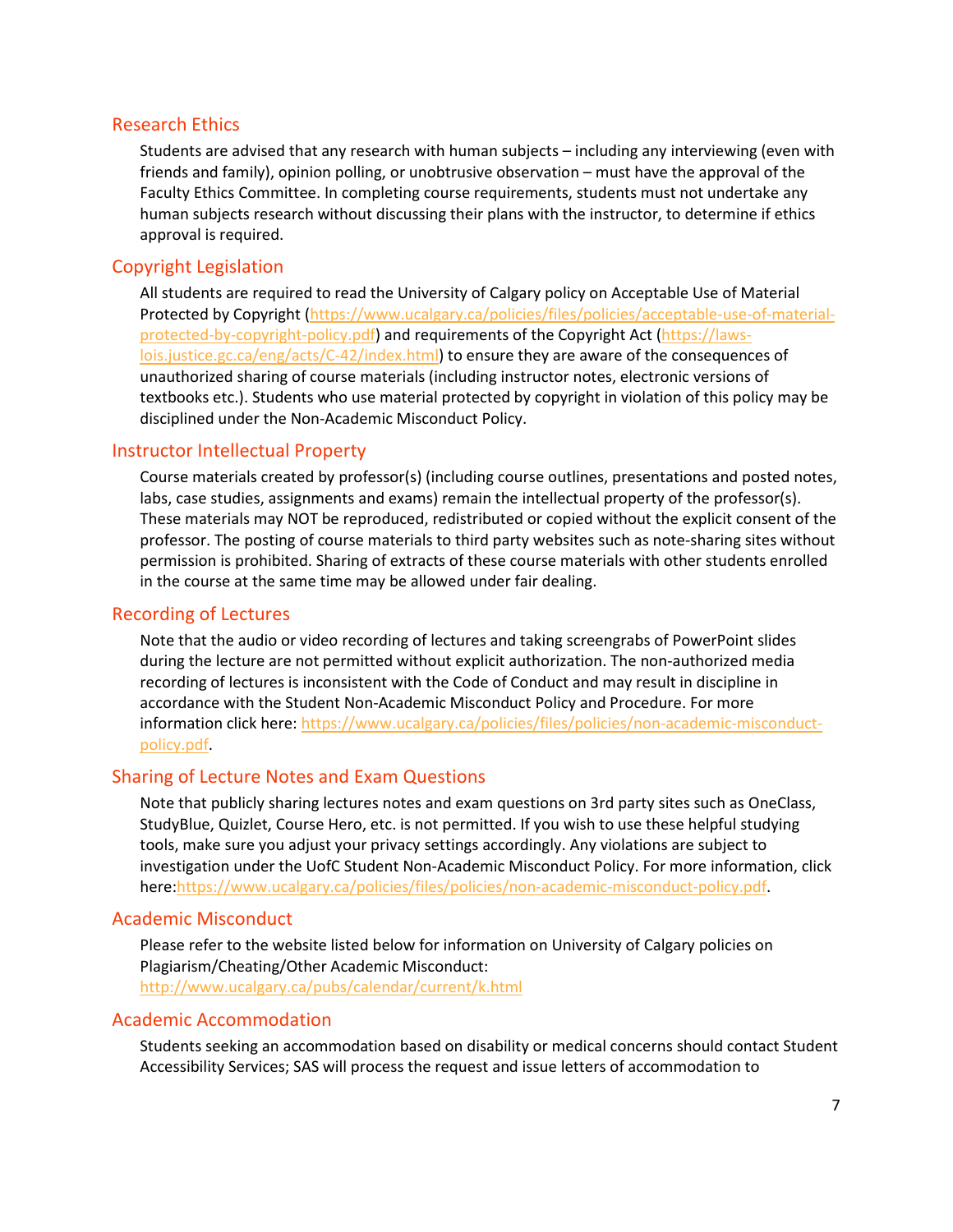instructors. For additional information on support services and accommodations for students with disabilities, visit www.ucalgary.ca/access/. Students who require an accommodation in relation to their coursework based on a protected ground other than disability should communicate this need in writing to their Instructor. The full policy on Student Accommodations is available at: <http://www.ucalgary.ca/policies/files/policies/student-accommodation-policy.pdf>

Students needing an Accommodation based on a Protected Ground other than Disability, should communicate this need, preferably in writing, to the course instructor.

#### Libraries & Cultural Resources

To contact your librarian or find out about the resources and services available to sociology students go to the Sociology Library guide[: https://library.ucalgary.ca/guides/sociology](https://library.ucalgary.ca/guides/sociology)

To access the main Library website go to: [https://library.ucalgary.ca](https://library.ucalgary.ca/)

#### Wellness and Mental Health Resources

The University of Calgary recognizes the pivotal role that mental health plays in physical health, social connectedness and academic success, and aspires to create a caring and supportive campus community where individuals can freely talk about mental health and receive support when needed. We encourage you to explore the excellent mental health resources available throughout the university community, such as counselling, self-help resources, peer support or skills-building available through Student Wellness Services (Room 370 MacEwan Student Centre, [https://www.ucalgary.ca/wellness-services/services/mental-health-services\)](https://www.ucalgary.ca/wellness-services/services/mental-health-services) and the Campus Mental Health Strategy [\(http://www.ucalgary.ca/mentalhealth/\)](http://www.ucalgary.ca/mentalhealth/).

#### Student Success Centre

The Student Success Centre provides services and programs to ensure students can make the most of their time at the University of Calgary. Our advisors, learning support staff, and writing support staff assist students in enhancing their skills and achieving their academic goals. They provide tailored learning support and advising programs, as well as one-on-one services, free of charge to all undergraduate and graduate students. For more information visit: <https://www.ucalgary.ca/student-services/student-success>

#### Student Ombuds Office

The Student Ombuds Office supports and provides a safe, neutral space for students. For more information, please visit www.ucalgary.ca/ombuds/ or emai[l ombuds@ucalgary.ca.](file://trifs1.uc.ucalgary.ca/SOCI/Admin/07_Course%20Outlines/ombuds@ucalgary.ca)

#### Student Union (SU) Information

The SU Vice-President Academic can be reached at (403) 220-3911 or [suvpaca@ucalgary.ca;](file://trifs1.uc.ucalgary.ca/SOCI/Admin/07_Course%20Outlines/suvpaca@ucalgary.ca) Information about the SU, including elected Faculty Representatives, can be found here: [https://www.su.ucalgary.ca.](https://www.su.ucalgary.ca/)

#### Emergency Evacuation/Assembly Points

Assembly points for emergencies have been identified across campus. Assembly points are designed to establish a location for information updates from the emergency responders to the evacuees; from the evacuated population to the emergency responders. For more information, see the University of Calgary's Emergency Management website: